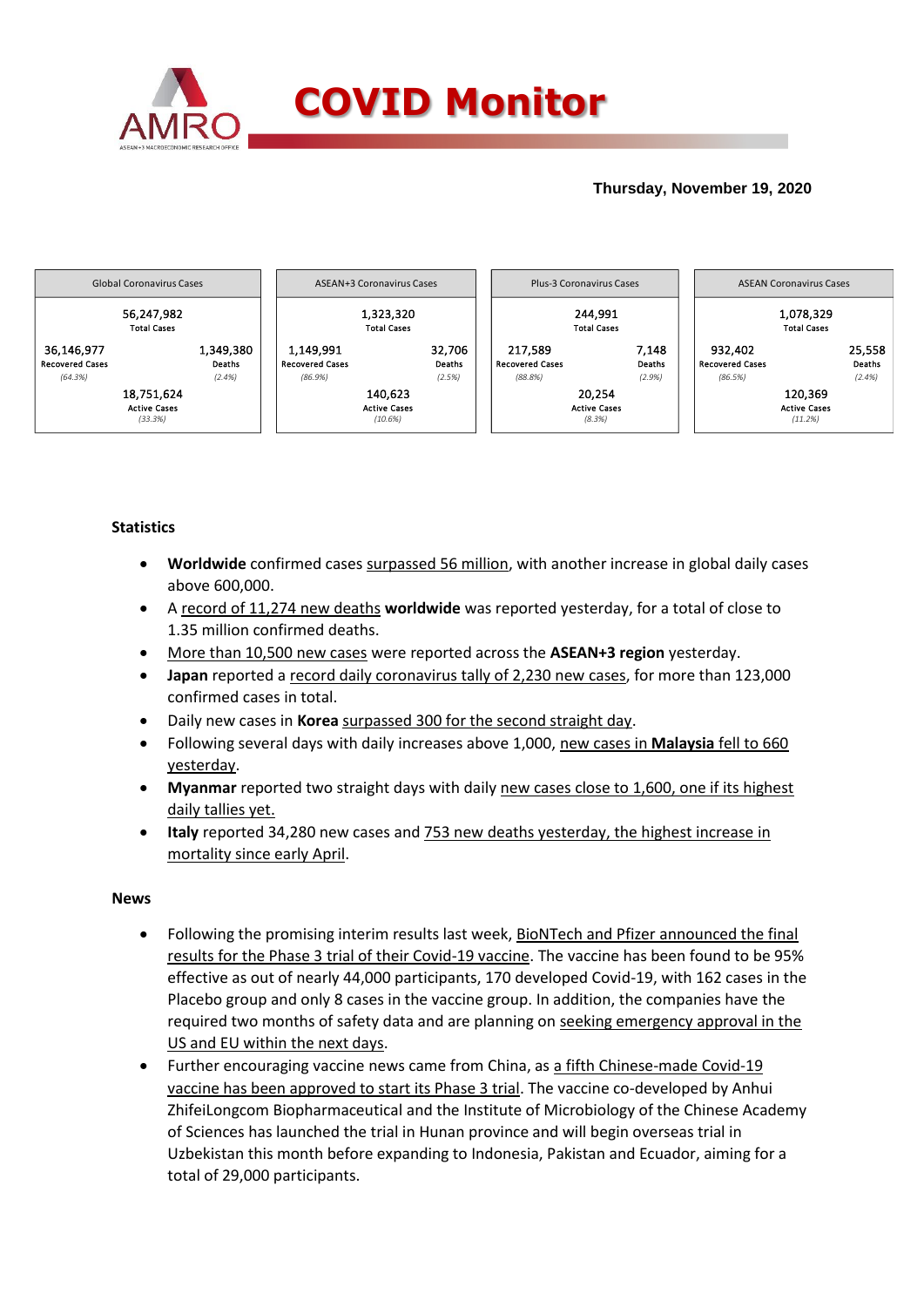

## **COVID Monitor**

Data as of 18/11/2020

#### Overview of Confirmed COVID-19 Cases

| Economy              | <b>Total</b> | Cases per 1M         | <b>New</b>     | <b>New Cases per</b> | <b>New Cases</b>    | <b>ANew Cases</b>       | ∆% New | <b>Total</b>  | <b>New</b>     | <b>Fatality</b>  | <b>Total</b>     | <b>Recovery</b> | <b>Active</b>       | <b>Resolved cases</b> |
|----------------------|--------------|----------------------|----------------|----------------------|---------------------|-------------------------|--------|---------------|----------------|------------------|------------------|-----------------|---------------------|-----------------------|
|                      | <b>Cases</b> | Population           | Cases          | 1M Pop.              | $(7$ -day avg $)^1$ |                         | Cases  | <b>Deaths</b> | <b>Deaths</b>  | <b>Rate (%)</b>  | <b>Recovered</b> | <b>Rate (%)</b> | Cases               | $(96)^2$              |
| Global               | 56,247,982   |                      | 623,420        |                      |                     | 13,933                  | 1.1    | 1,349,380     | 11,274         | 2.4              | 36,146,977       | 64.3            | 18,751,624          | 66.7                  |
| ASEAN+3              | 1,323,320    |                      | 10,515         |                      |                     | 754                     | 0.8    | 32,706        | 249            | 2.5              | 1,149,991        | 86.9            | 140,623             | 66.6                  |
| Plus-3               | 244,991      |                      | 2,594          |                      |                     | 578                     | $1.1$  | 7,148         | 15             | 2.9              | 217,589          | 88.8            | 20,254              | 89.4                  |
| <b>ASEAN</b>         | 1,078,329    |                      | 7,921          |                      |                     | 176                     | 0.7    | 25,558        | 234            | 2.4              | 932,402          | 86.5            | 120,369             | 88.7                  |
|                      |              |                      |                |                      |                     |                         |        |               |                |                  |                  |                 |                     |                       |
| China                | 86,381       | 62                   | 12             | 0.0                  |                     | $\overline{\mathbf{3}}$ | 0.0    | 4,634         | $\Omega$       | 5.4              | 81,430           | 94.3            | 317                 | 99.6                  |
| Hong Kong, China     | 5,479        | 718                  | $\overline{9}$ | 1.2                  |                     | 5                       | 0.2    | 108           | $\mathbf 0$    | 2.0              | 5,224            | 95.3            | 147                 | 97.3                  |
| Japan                | 123,477      | 982                  | 2,230          | 17.7                 |                     | 540                     | 1.8    | 1,908         | 13             | 1.5              | 104,837          | 84.9            | 16,732              | 86.4                  |
| Korea                | 29,654       | 570                  | 343            | 6.6                  |                     | 30                      | $1.2$  | 498           | $\overline{2}$ | 1.7              | 26,098           | 88.0            | 3,058               | 89.7                  |
|                      |              |                      |                |                      |                     |                         |        |               |                |                  |                  |                 |                     |                       |
| Indonesia            | 478,720      | 1,774                | 4,265          | 15.8                 |                     | 458                     | 0.9    | 15,503        | 110            | 3.2              | 402,347          | 84.0            | 60,870              | 87.3                  |
| Malaysia             | 50,390       | 1,517                | 660            | 19.9                 |                     | $-550$                  | 1.3    | 322           | $\overline{4}$ | 0.6              | 37,254           | 73.9            | 12,814              | 74.6                  |
| Philippines          | 412,097      | 3,745                | 1,379          | 12.5                 |                     | 235                     | 0.3    | 7,957         | 95             | 1.9              | 374,666          | 90.9            | 29,474              | 92.8                  |
| Singapore            | 58,135       | 10,196               | 5              | 0.9                  |                     | $^{\rm -1}$             | 0.0    | 28            | $\mathbf 0$    | 0.0              | 58,046           | 99.8            | 61                  | 99.9                  |
| Thailand             | 3,888        | 57                   | 8              | 0.1                  |                     | 6                       | 0.2    | 60            | 0              | 1.5              | 3,742            | 96.2            | 86                  | 97.8                  |
|                      |              |                      |                |                      |                     |                         |        |               |                |                  |                  |                 |                     |                       |
| Brunei Darussalam    | 148          | 328                  | $\mathbf 0$    | 0.0                  |                     | $\mathsf 0$             | 0.0    | 3             | $\mathbf 0$    | 2.0              | 145              | 98.0            | $\mathsf{O}\xspace$ | 100.0                 |
| Cambodia             | 304          | 18<br>$\overline{3}$ | $\mathbf 0$    | 0.0                  |                     | $-1$                    | 0.0    | $\mathbf 0$   | $\mathbf 0$    | 0.0              | 291              | 95.7            | 13                  | 95.7                  |
| Lao PDR              | 25           |                      | $\mathbf 0$    | 0.0                  |                     | $-1$                    | 0.0    | $\Omega$      | $\mathbf 0$    | 0.0 <sub>1</sub> | 23               | 92.0            | $\overline{2}$      | 92.0                  |
| Myanmar              | 73,322       | 1,374                | 1,592          | 29.8                 |                     | 23                      | 2.2    | 1650          | 25             | 2.3              | 54764            | 74.7            | 16,908              | 76.9                  |
| Vietnam              | 1,300        | 13                   | 12             | 0.1                  |                     | $\overline{7}$          | 0.9    | 35            | $\mathbf 0$    | 2.7              | 1,124            | 86.5            | 141                 | 89.2                  |
| Belgium              | 545,787      | 47,390               | 5,182          | 449.9                |                     | 2,448                   | 1.0    | 15,025        | 186            | 2.8              |                  |                 |                     |                       |
| France               | 2,066,046    | 31,788               | 27,996         | 430.7                |                     | $-17,502$               | 1.4    | 46,366        | 420            | 2.2              |                  |                 |                     |                       |
| Germany              | 867,484      | 10,455               | 23,727         | 285.9                |                     | $-2,504$                | 2.8    | 13,390        | 252            | 1.5              | 554,272          | 63.9            | 299,822             | 65.4                  |
|                      | 1,272,352    | 21,124               | 34,280         | 569.1                |                     | 2,089                   | 2.8    | 47,217        | 753            | 3.7              | 481,967          | 37.9            | 743,168             | 41.6                  |
| Italy<br>Netherlands | 468,900      | 27,134               | 11,897         | 688.4                |                     | 7,595                   | 2.6    | 8,772         | 156            | 1.9              |                  | $\sim$          |                     | $\sim$                |
|                      | 1,525,341    | 32,547               | 15,318         | 326.8                |                     | 2,159                   | 1.0    | 42,039        | 351            | 2.8              | 150,376          | 9.9             | 53,521              | 96.5                  |
| Spain<br>Switzerland | 280,648      | 32,456               | 6,114          | 707.1                |                     | 1,554                   | 2.2    | 3,765         | 101            | 1.3              | 169,100          | 60.3            | 107,783             | 61.6                  |
| United Kingdom       | 1,434,004    | 21,322               | 23,272         | 346.0                |                     | 3,221                   | 1.6    | 53,368        | 623            | 3.7              |                  | $\sim$          |                     | $\sim$                |
|                      |              |                      |                |                      |                     |                         |        |               |                |                  |                  |                 |                     |                       |
| Brazil               | 5,945,849    | 28,129               | 34,091         | 161.3                | رسيسا               | $-1,203$                | 0.6    | 167,455       | 756            | 2.8              | 5,383,385        | 90.5            | 395,009             | 93.4                  |
| Canada               | 314,385      | 8,314                | 4,508          | 119.2                |                     | 80                      | 1.5    | 11,238        | 102            | 3.6              | 253,089          | 80.5            | 50,058              | 84.1                  |
| Argentina            | 1,339,337    | 29,403               | 10,332         | 226.8                |                     | $-289$                  | 0.8    | 36,347        | 241            | 2.7              | 1,156,474        | 86.3            | 146,516             | 89.1                  |
| Mexico               | 1,015,071    | 7,987                | 3,918          | 30.8                 |                     | 2,161                   | 0.4    | 99,528        | 502            | 9.8              | 824,355          | 81.2            | 153,518             | 84.9                  |
| Peru                 | 939,931      | 28,635               | 1,663          | 50.7                 |                     | 406                     | 0.2    | 35,317        | 46             | 3.8              | 867,306          | 92.3            | 37,308              | 96.0                  |
| <b>United States</b> | 11,476,083   | 34,666               | 169,823        | 513.0                |                     | 16,066                  | 1.5    | 249,432       | 1,828          | 2.2              | 4,350,789        | 37.9            | 6,875,862           | 40.1                  |
|                      |              |                      |                |                      |                     |                         |        |               |                |                  |                  |                 |                     |                       |
| Australia            | 27,785       | 1,070                | 8              | 0.3                  |                     | $\textbf{-11}$          | 0.0    | 907           | $\mathbf 0$    | 3.3              | 25,507           | 91.8            | 1,371               | 95.1                  |
| India                | 8,958,483    | 6,541                | 45,576         | 33.3                 |                     | 6,959                   | 0.5    | 131,578       | 585            | 1.5              | 8,383,602        | 93.6            | 443,303             | 95.1                  |
| Iran                 | 801,894      | 9,529                | 13,421         | 159.5                |                     | 69                      | 1.7    | 42,941        | 480            | 5.4              | 576,983          | 72.0            | 181,970             | 77.3                  |
| Russia               | 1,975,629    | 13,475               | 20,717         | 141.3                |                     | $-1,484$                | 1.1    | 34,068        | 449            | 1.7              | 1,489,893        | 75.4            | 451,668             | 77.1                  |
| Saudi Arabia         | 354,208      | 10,189               | 290            | 8.3                  |                     | $-72$                   | 0.1    | 5,710         | 18             | 1.6              | 341,515          | 96.4            | 6,983               | 98.0                  |
| South Africa         | 757,144      | 12,678               | 2,888          | 48.4                 |                     | 901                     | 0.4    | 20,556        | 124            | 2.7              | 701,534          | 92.7            | 35,054              | 95.4                  |
|                      |              |                      |                |                      |                     |                         |        |               |                |                  |                  |                 |                     |                       |

Source: Haver Analytics, sourced from Johns Hopkins University; AMRO staff calculations.<br>Notes: New cases since previous day. Δ% refers to percentage change since previous day. Fatality rate measured as deaths per confirm